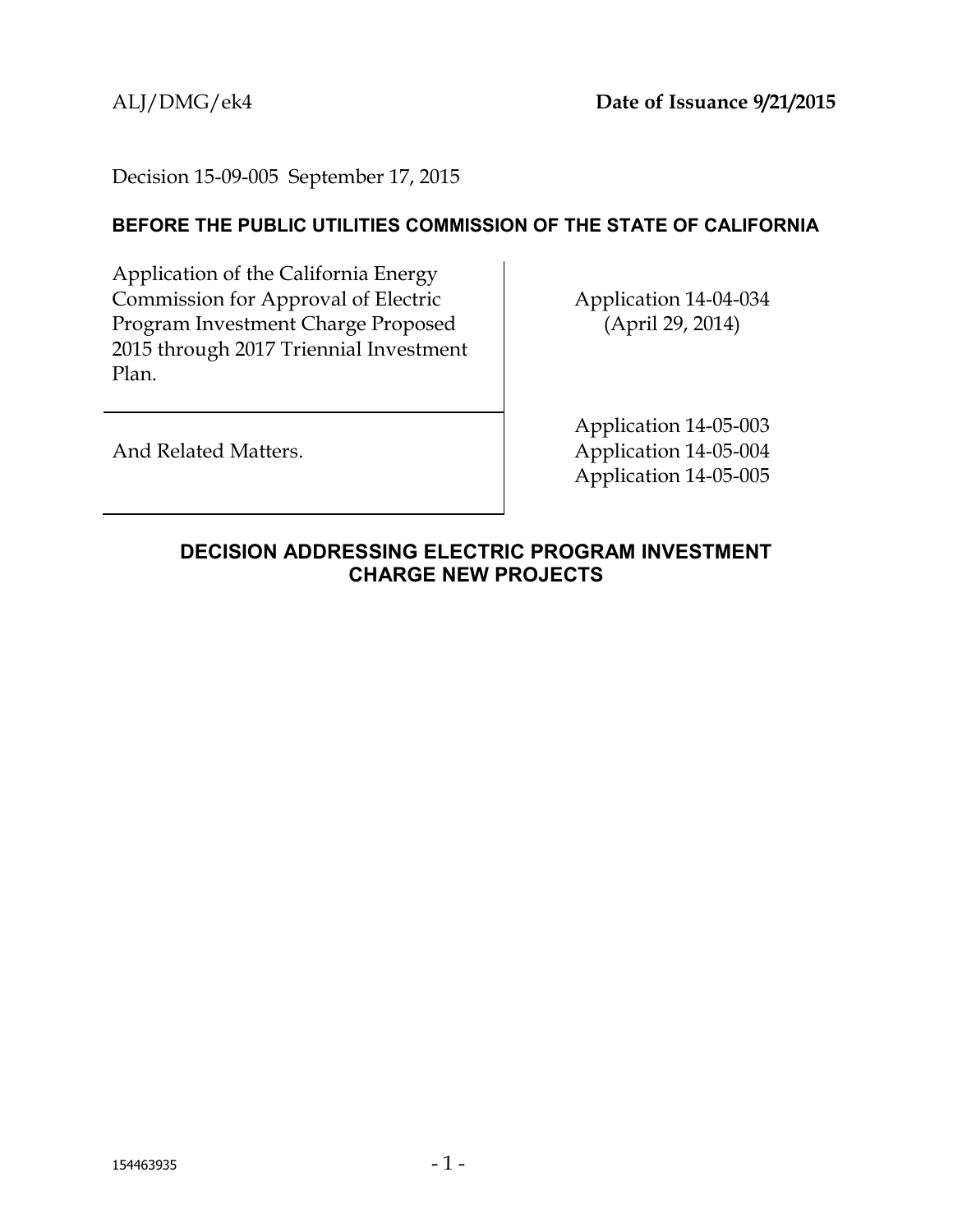# **Table of Contents**

# Title

Page

| DECISION ADDRESSING ELECTRIC PROGRAM INVESTMENT                |     |
|----------------------------------------------------------------|-----|
|                                                                |     |
|                                                                |     |
| 1.                                                             |     |
| Unresolved Issues Regarding Administrator Flexibility  4<br>2. |     |
| 3.                                                             |     |
| 4.                                                             |     |
|                                                                |     |
|                                                                |     |
|                                                                |     |
| 6.                                                             |     |
| 7.                                                             |     |
|                                                                | .19 |
|                                                                |     |
|                                                                | 20  |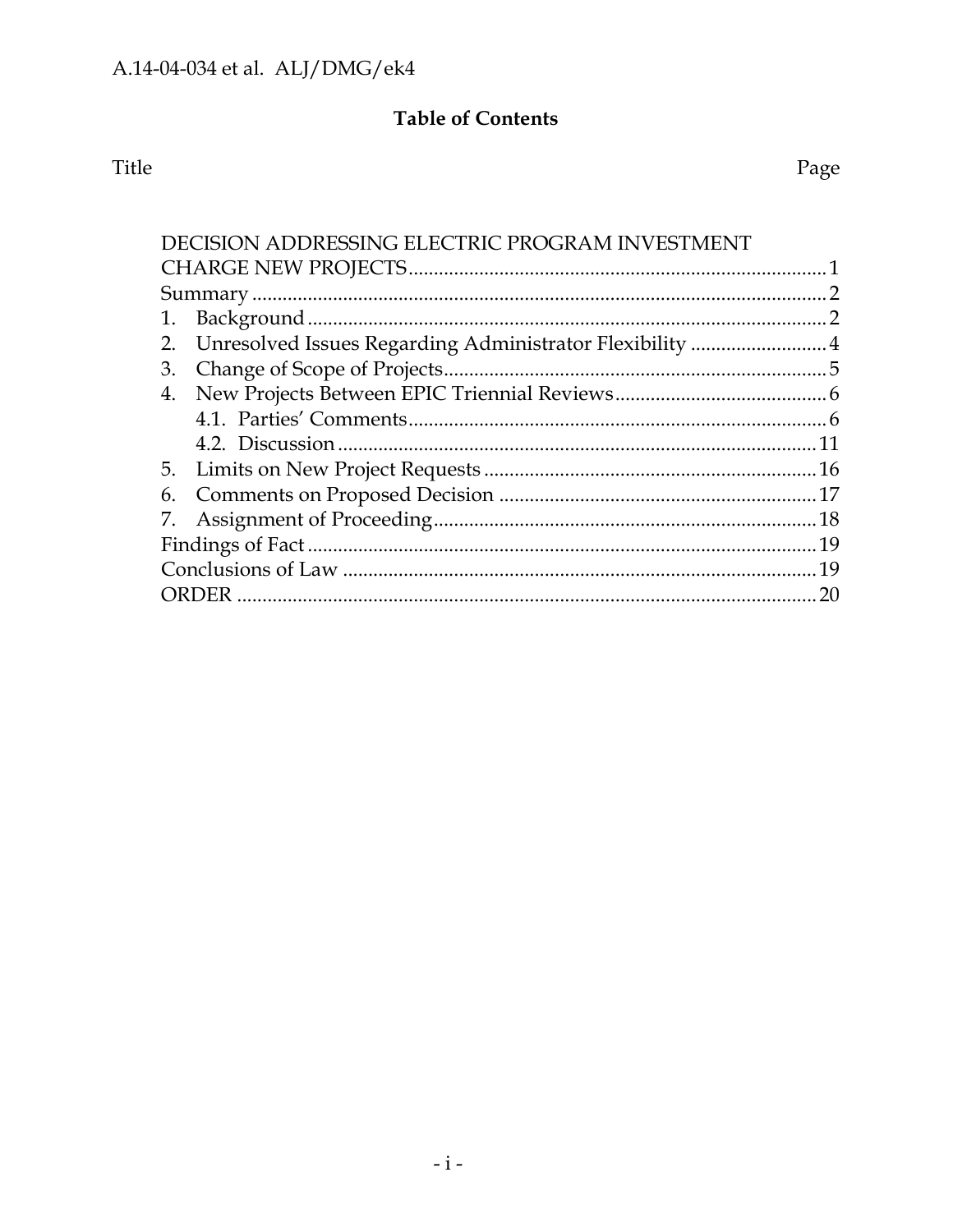## DECISION ADDRESSING ELECTRIC PROGRAM INVESTMENT CHARGE NEW PROJECTS

#### <span id="page-2-0"></span>**Summary**

This Decision authorizes Electric Program Investment Charge (EPIC) Administrators to file Tier 3 advice letters (or equivalent business letters for the California Energy Commission) to request approval of new EPIC projects between triennial funding cycles and material changes to approved EPIC projects.

#### <span id="page-2-1"></span>**1. Background**

Rulemaking (R.) 11-10-003 was instituted to address funding and program issues related to utility research, development, and demonstration projects. Decision (D.) 11-12-035, in Phase 1 of R.11-10-003, established the Electric Program Investment Charge (EPIC) to fund public interest investments in applied research and development, technology demonstration and deployment, market support, and market facilitation of clean energy technologies and approaches for the benefit of electricity ratepayers of Pacific Gas and Electric Company (PG&E), San Diego Gas & Electric Company (SDG&E), and Southern California Edison Company (SCE), the three large investor-owned utilities (IOUs).

The Commission conducts a public proceeding every three years (known as the triennial review) to consider EPIC investment plans for coordinated public interest investment in clean energy technologies and approaches, pursuant to a schedule set in Decision (D.) 12-05-037. The decision directed the California Energy Commission (CEC) and the three large IOUs, as Administrators of the program, to present their investment plans for the triennial program periods for joint consideration by the Commission. The CEC's investment plan included

 $-2-$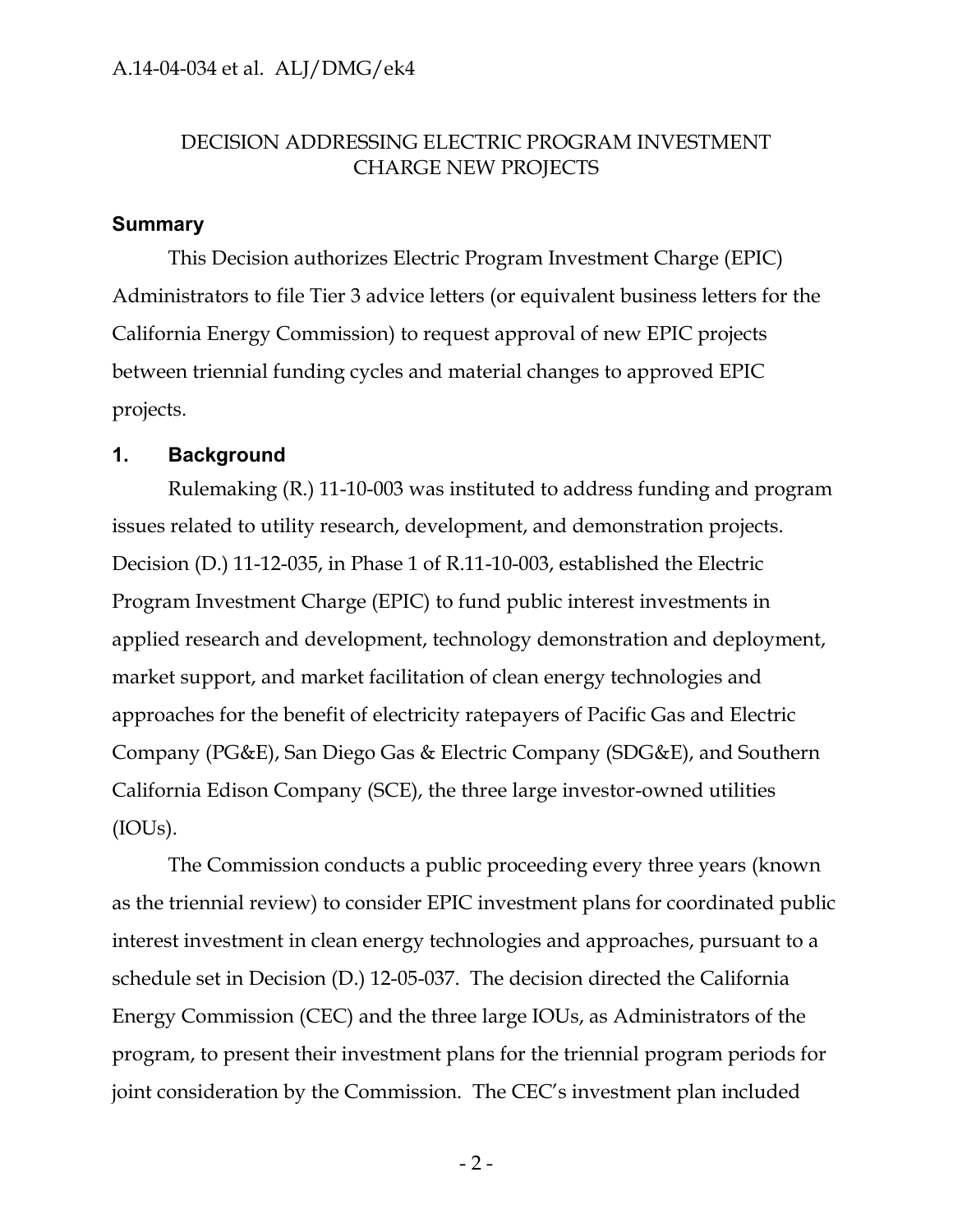$\overline{a}$ 

Strategic Objectives made up of Strategic Initiatives, and the IOUs' investment plans included projects under four Investment Areas.

D.13-11-025 (the 2013 EPIC Decision) capped the collection of EPIC funds at \$162 million annually and approved the first triennial investment plans for the collection years 2012-2014. D.15-04-020 approved 2015-2017 EPIC budgets and resolved issues in connection with the implementation of the investment plans. Appendix A to that decision listed specific Commission modifications and requirements to EPIC investments for each Administrator.

D.15-04-020 deferred to this decision the question of whether administrators should have the flexibility to fund "new" investments –Strategic Initiatives or projects not included in their triennial investment plans—between application cycles.<sup>1</sup> The issues have been addressed in the record of this proceeding, but D.15-04-020 determined that a further workshop would be helpful.

The workshop was held on June 22, 2015. A Ruling issued June 24, 2015 provided an opportunity for parties to file further comments on the issue of flexibility to fund new investments between EPIC application cycles. Parties were directed to address topics discussed at the workshop, and Energy

<sup>&</sup>lt;sup>1</sup> Throughout this proceeding, the term "project" has been used in various contexts. Comments on the Proposed Decision reflect a need for greater clarity about what we refer to as "new projects." As used by the administrators, "projects" usually refers to the individual investments proposed by the utility administrators in their investment plans. For the CEC, "projects" generally refers to the contracted projects administered by the CEC subsequent to its solicitations. CEC solicitations are usually based on specific Strategic Initiatives in its investment plans. We clarify here that for the purposes of this decision that we are considering utilities' flexibility to fund new projects and the CEC's flexibility to fund new Strategic Initiatives. In other words, we are considering administrative flexibility to fund new investments.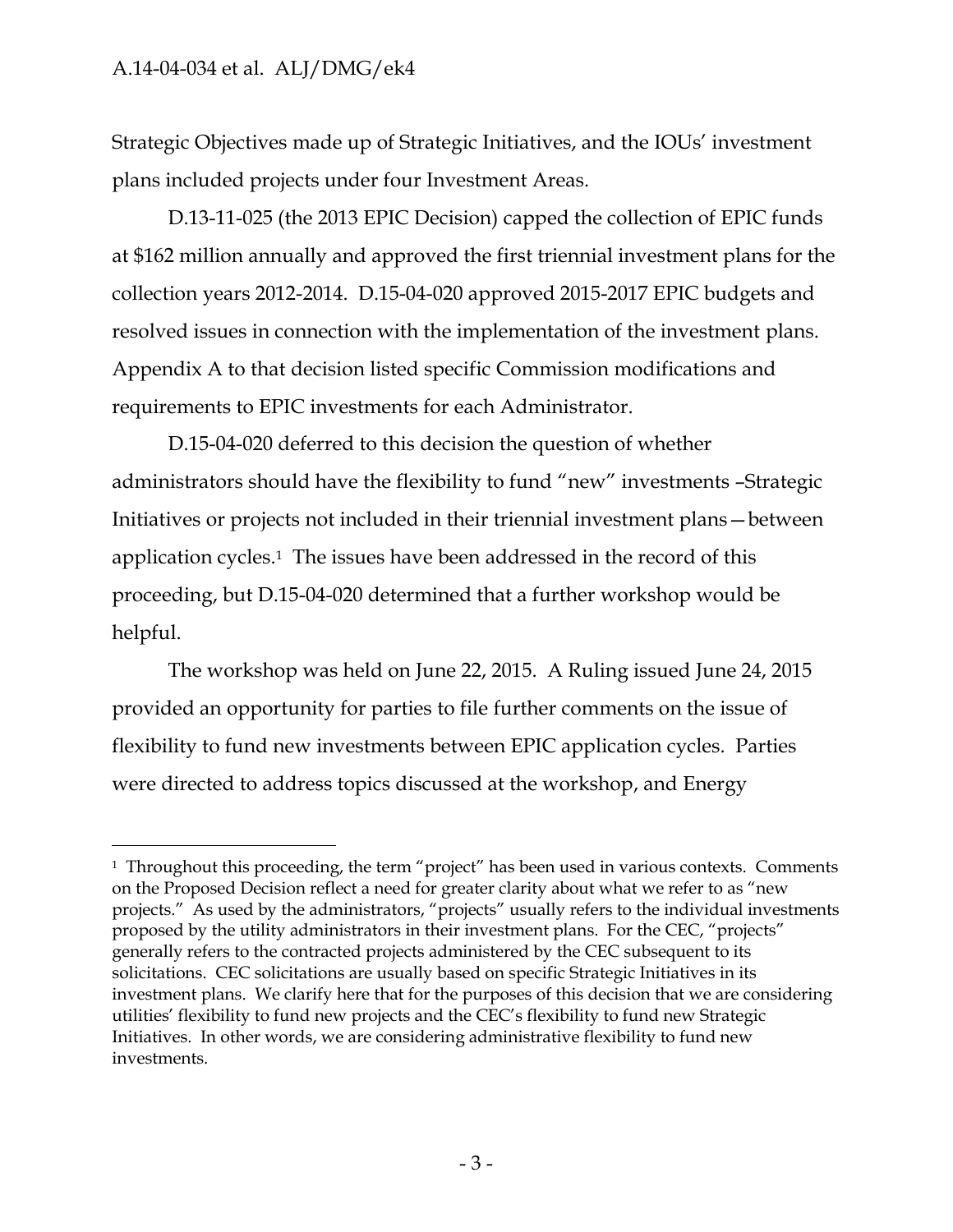$\overline{a}$ 

Division's slides from the workshop were attached to the Ruling. Specifically, parties were directed to include any recommendations about the process for approval of new projects (e.g., type of advice letter), limits on number of requests in a given time period, limits on dollar amounts available for new projects in a given time period (e.g., x% of total administrator yearly EPIC funds) and other criteria and requirements that should apply to new project proposals. Comments were filed on July 13, 2015 by the four Administrators and the Office of Ratepayer Advocates (ORA). Reply comments were filed on July 21, 2015.

#### <span id="page-4-0"></span>**2. Unresolved Issues Regarding Administrator Flexibility**

In SDG&E's September 17, 2014 opening comments, SDG&E identified six scenarios that could emerge during the EPIC program in which Administrators may require flexibility to efficiently administer their EPIC portfolios. As SDG&E pointed out, some of these scenarios were addressed by previous Commission decision. <sup>2</sup> The three scenarios which SDG&E cited a need for further explanation at that time were: (1) widening or narrowing the scope (and possibly the budget) of Commission-approved EPIC projects; (2) commencing new projects using EPIC funds; and (3) new project developed through a CEC EPIC solicitation.

The Commission addressed the third scenario –- new projects developed through an CEC EPIC solicitation –- in D.15-04-020 when it stated at 51-53 that the EPIC IOU administrators must be "administrators" first and foremost, and ordered the IOU Administrators to "provide input on CEC EPIC solicitations" as requested. The Commission also stated that such a requirement "effectively and

<sup>2</sup> The scenarios that SDG&E identified as already having been addressed by the Commission were: (1) Moving funds between authorized funding categories, (2) using EPIC funds from one EPIC planning cycle during a later planning cycle, and (3) starting a new project that will not use EPIC funds.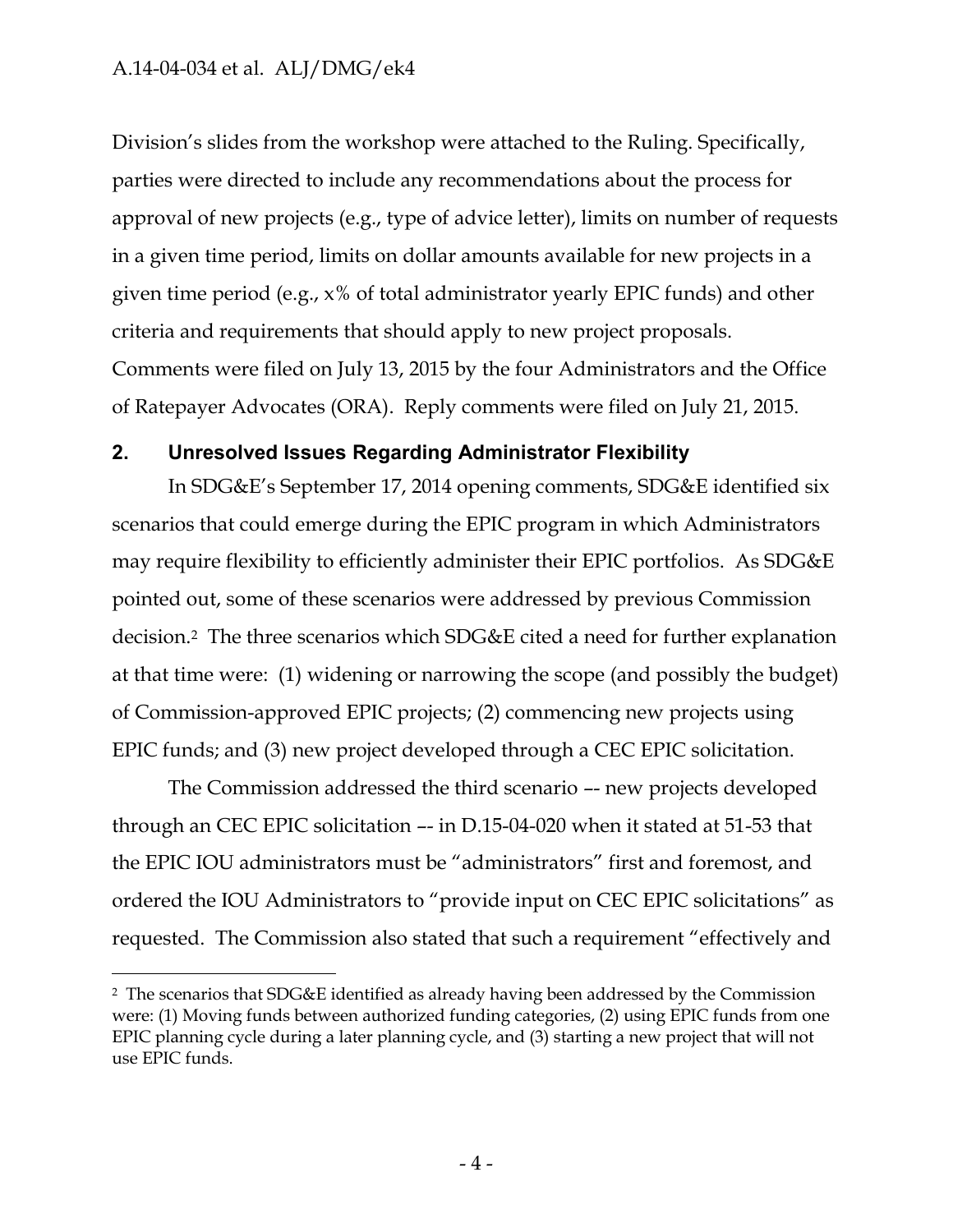intentionally prevents them from bidding on those solicitations [on which the IOUs provided assistance to the CEC] under the CEC's rules." The other two issues identified by SDG&E are addressed in this decision.

#### <span id="page-5-0"></span>**3. Change of Scope of Projects**

SDG&E stated in its September 2014 opening comments that the "path a research project takes and its final outcome cannot be fully predicted. During project execution, SDG&E will be actively managing its EPIC projects' progress and will widen or narrow the scope of the project or redirect the project task activities according to any new findings and discoveries. This may also alter the budgetary needs of the project." Thus, SDG&E proposed that "assuming that the change in project scope (and any associated changes in budget) does not materially alter the project to the point of no longer resembling the original Commission-approved project, EPIC administrators should be allowed to make these changes without seeking Commission approval. SDG&E will explain any significant changes to a project's scope (and any associated change in budget) in its annual administrative report filing."

SDG&E recommends that this decision determine that Commission approval is not necessary when shifting EPIC funds among projects in the same funding category, such as from one Technology Development & Deployment project to another. SDG&E provides examples of such expansions as project extensions, an additional "use case," or additional tests within the approved scope.

Prior decisions have already provided ample guidance regarding fund shifting among projects: For example, D.12-05-037 Ordering Paragraph 14 states administrators may shift up to 5% of funds within funding categories without further approval. The nuance at issue here is the *shift in scope* of projects that

- 5 -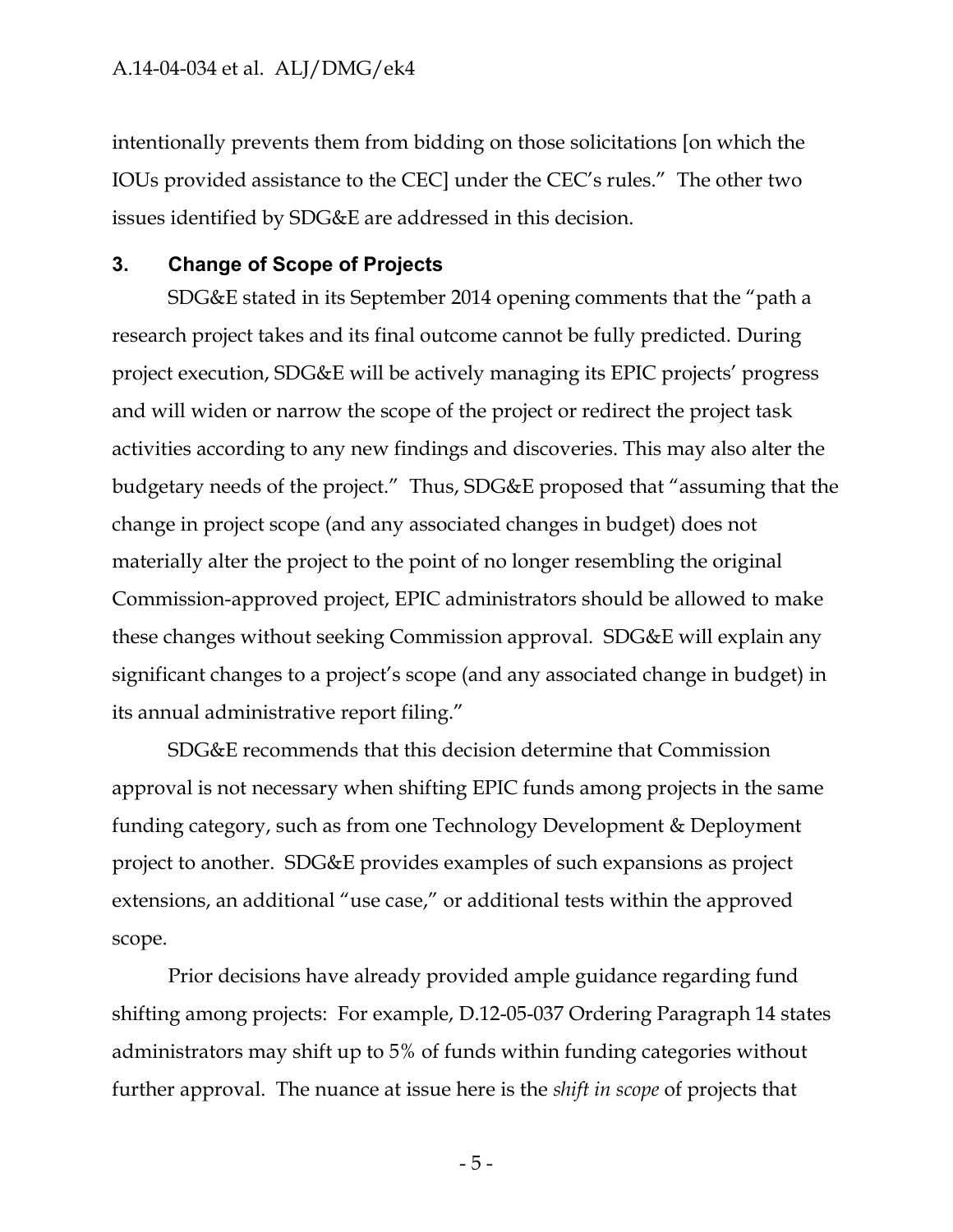may or may not involve fund shifting. SDG&E's examples of scope shifting, should they fall within the 5% limits of fund shifting, are examples of flexibility the administrators already possess. But this Decision does not authorize administrators to shift scope of their projects beyond previously-authorized limits without further approval. D.12-05-037's discussion of flexibility signals that "material changes" to investment plans require our approval.

ORA provides an example about scope shifting: PG&E shifted the scope of an approved project to use new weather technology for renewables prediction to instead focus on storm damage prediction and response to storm events. The PG&E example does not appear to fall into the category of "minor scope adjustments as the project or R&D landscape evolves" but rather that of an administrator deciding to redirect funds to a materially different purpose. We clarify going forward that the barometer for whether scope changes are "material" is not simply whether the new project "resembles" the original project: material scope changes are changes to the approach taken towards a specific outcome, or a different outcome entirely.

In Section 4 below, we discuss new proposed EPIC projects between triennial cycles. The Tier 3 advice letter process we adopt applies equally to material changes to approved EPIC projects.

### <span id="page-6-0"></span>**4. New Projects Between EPIC Triennial Reviews**

The second scenario for which Commission clarity is needed is for when an administrator wishes to commence a new project using EPIC funds in between approval cycles.

#### **4.1. Parties' Comments**

<span id="page-6-1"></span>SCE states that restricting Administrators' flexibility to initiate new projects poses a risk that the EPIC Program will not maximize its investment

- 6 -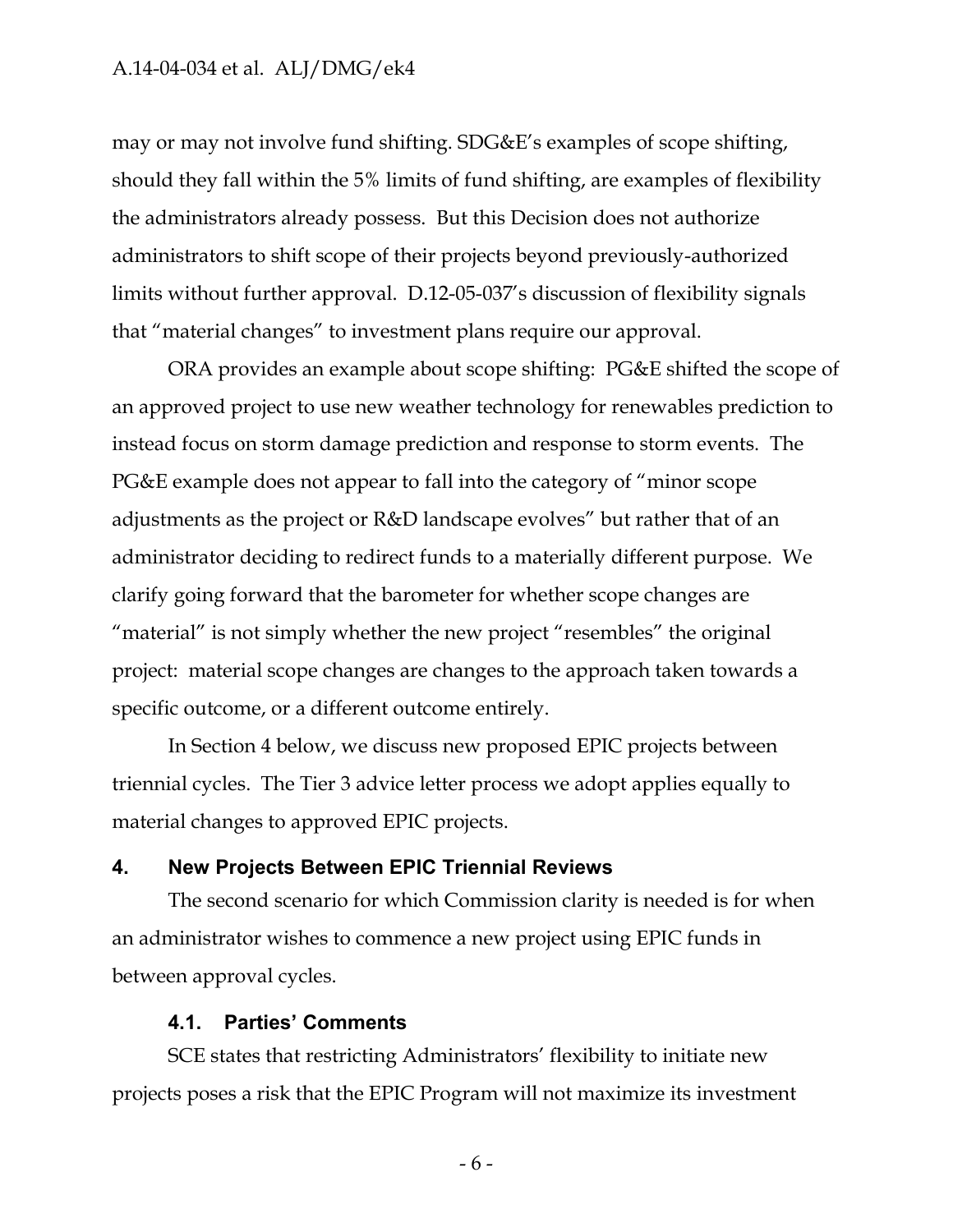potential through cost-sharing opportunities offered by outside agencies, (e.g., federal Departments of Energy or Defense), thereby limiting SCE's ability to further deliver value to customers. Moreover, SCE contends that such a restriction would be counter to the Commission's policy for the EPIC program, which encourages leveraging money whenever possible.

SCE states that all four Administrators agree that the most appropriate, effective and efficient process to initiate new projects for Commission review and approval is to offer an informal briefing with Commission staff, including Energy Division and ORA, coupled with a Tier 1 advice letter filing (or an equivalent business letter advice filing for the CEC).

SCE articulated this regulatory mechanism proposal in its opening comments filed on September 17, 2014:

SCE recognizes the need to transparently inform the Commission and stakeholders of modifications to its EPIC portfolio on a timelier basis than the Annual Report filing currently provides. To ensure an appropriate and transparent review of new projects, SCE recommends the Commission require the Program Administrators to offer an informal briefing regarding the project to Energy Division, ORA and other interested Commission staff. Additionally, the Commission should require the Utilities to file a Tier 1 advice letter and the CEC to file a business letter advice filing.

SCE contends the Tier 1 advice letter filings will provide a means for the Commission and stakeholders to be timely notified of the Administrators' intended modifications to its EPIC portfolio. SCE claims this process will provide an opportunity for stakeholders to submit protests, if any, regarding the furtherance of a new project on the grounds that the new project does not meet the Commission's requirements for EPIC. Furthermore, SCE claims the Tier 1 advice letter process provides a quick and simplified review of the types of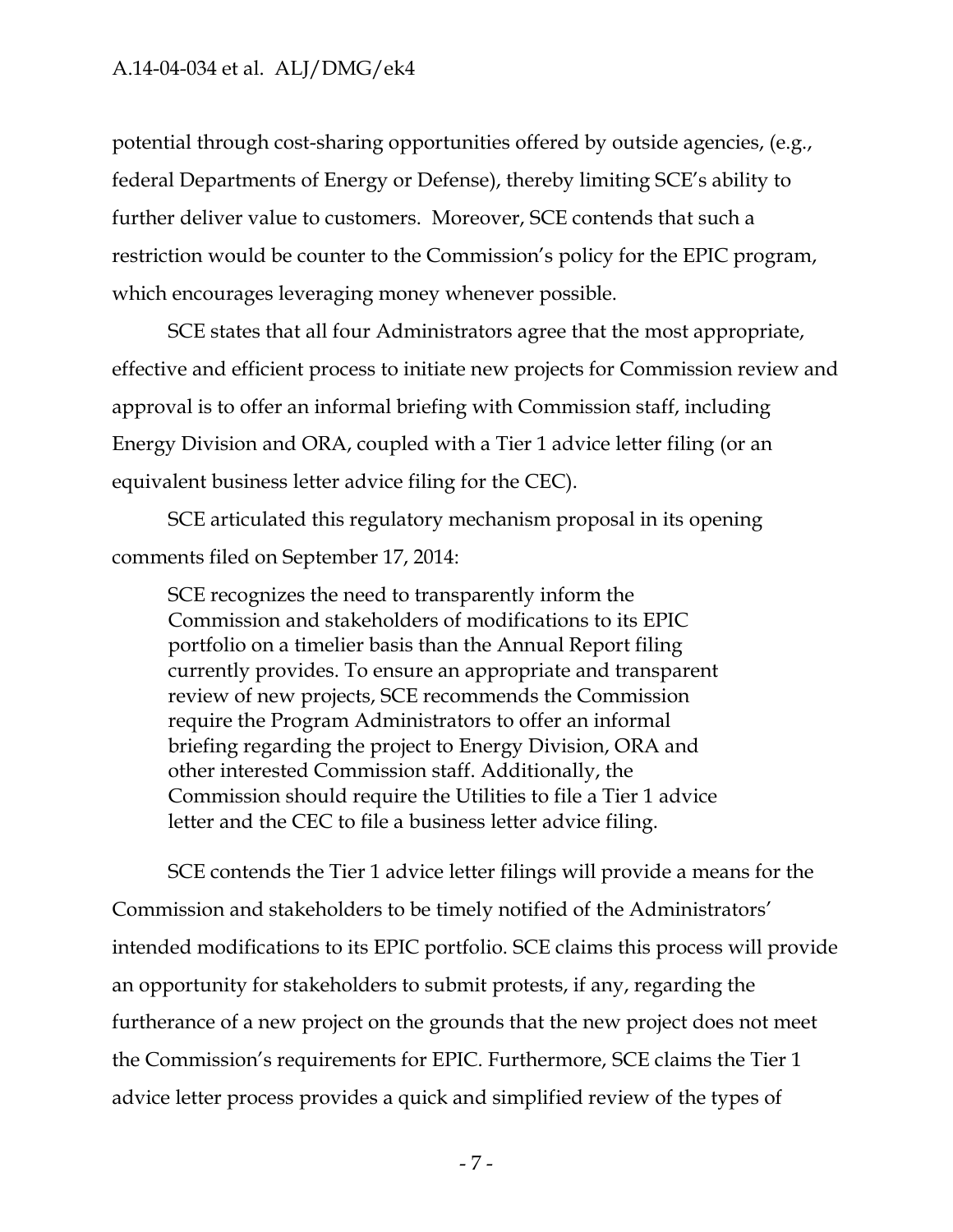utility requests that are expected neither to be controversial nor to raise important policy questions.

SDG&E supports SCE's proposal that an Administrator proposing a new mid-cycle EPIC project offer informational briefings about the project, and also file a Tier 1 advice letter. SDG&E suggests that new projects may include using EPIC funds to match a grant or contract award from a third party, such as the Department of Energy. SDG&E notes that in many of these match situations, the Administrator has only a short amount of time to respond to the match request.

In the alternative, if the Commission believes SCE's Tier 1 proposal is insufficient, SDG&E suggests that the Administrator proposing a new mid-cycle EPIC project still hold the informational briefing about the project, and file a Tier 2 advice letter. If the Administrator has certain time restrictions or upcoming deadlines (especially as they relate to match-funding opportunities), the Administrator can make that information clear at both the briefing and in the Tier 2 advice letter and request a shorter protest period and expedited consideration by staff.

PG&E recommends that the Commission clarify that EPIC Administrators may fund new projects between EPIC application cycles through a Tier 1 advice letter filing that demonstrates the following:

- 1. The new project is within the scope of EPIC investment areas approved for funding in the currently effective EPIC triennial plan.
- 2. The funding for the new project does not cause the overall EPIC funding to exceed the total funds authorized for EPIC funds in the currently effective EPIC triennial plan.
- 3. The advice filing contains the same level of detailed description and support for the project as the Commission has approved for other projects included in the currently effective EPIC triennial plan.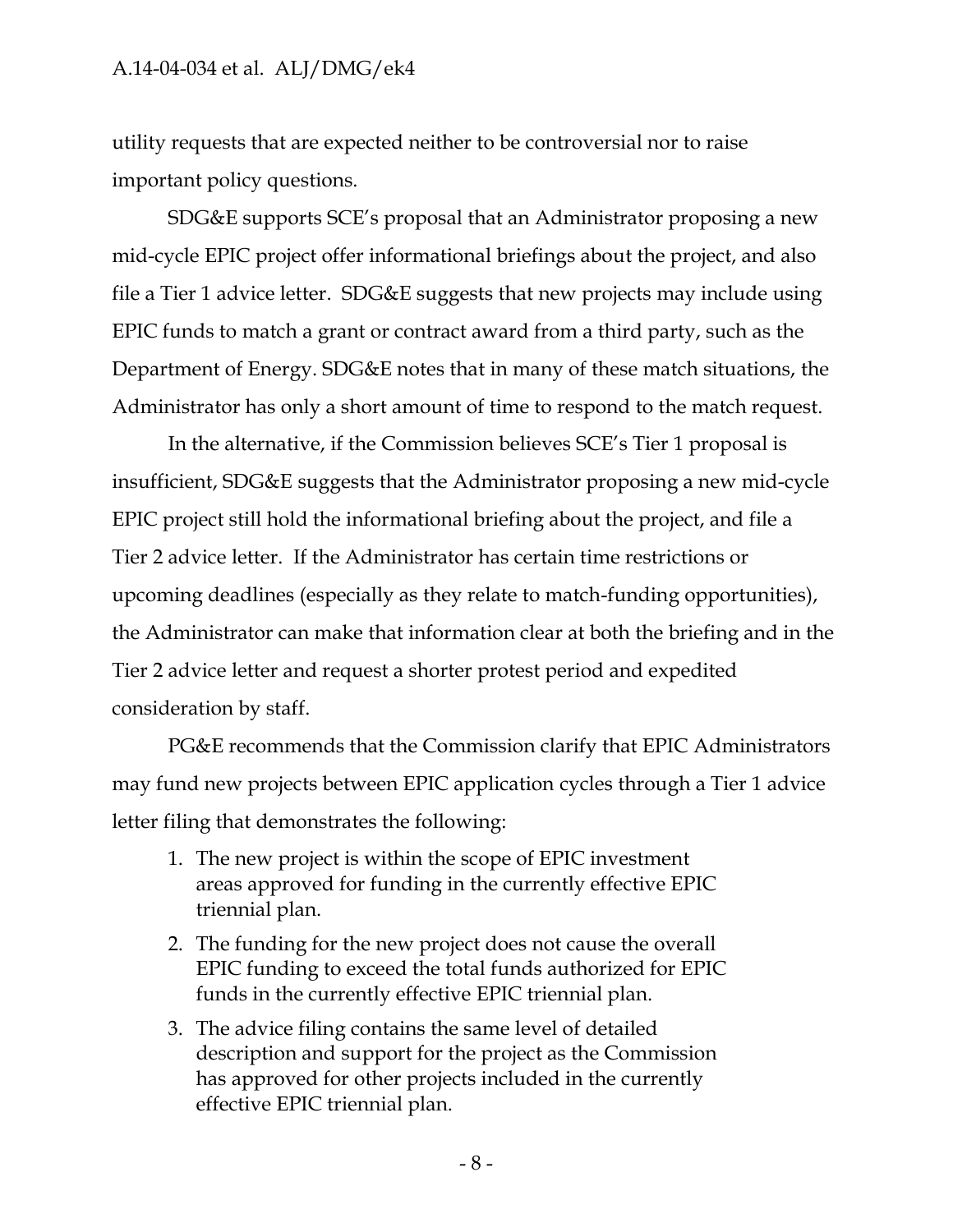4. All other requirements applicable to EPIC projects under the currently effective EPIC triennial plan continue to apply to the new project.

PG&E contends there are minimal risks in allowing administrators this flexibility to fund new projects between cycles. Administrators will continue to operate within the approved EPIC program budget totals and will pursue investment areas put forward in the EPIC program applications to ensure alignment with California strategic energy and environmental goals. In fact, PG&E claims there is greater risk in not providing EPIC administrators the flexibility to pursue rapidly emerging technological innovations that could provide the most value to utility customers.

The CEC states that opportunities might arise between investment plans that provide more value to EPIC ratepayers than the approved activities in the EPIC investment plans. If such opportunities require a faster response time than can be obtained through a petition for modification, the CEC contends that a more flexible approach is needed to take advantage of the opportunities for EPIC ratepayers. The CEC anticipates needed flexibility in changed circumstances, new innovation, and opportunities to leverage funds.

The CEC seeks a business letter process instead of an advice letter process because the CEC is different than the IOUs. The CEC is not permitted to make advice letter filings pursuant to Commission General Order 96-B, which defines an "advice letter" to mean an "informal request by a **utility** for Commission approval, authorization, or other relief ...," and defines a "utility" to mean a "**public utility** that is a gas, electrical, telephone, water, sewer system, pipeline, or heat corporation, as defined in the California Public Utilities Code...." The CEC believes a business letter filing process for the CEC that is intended to be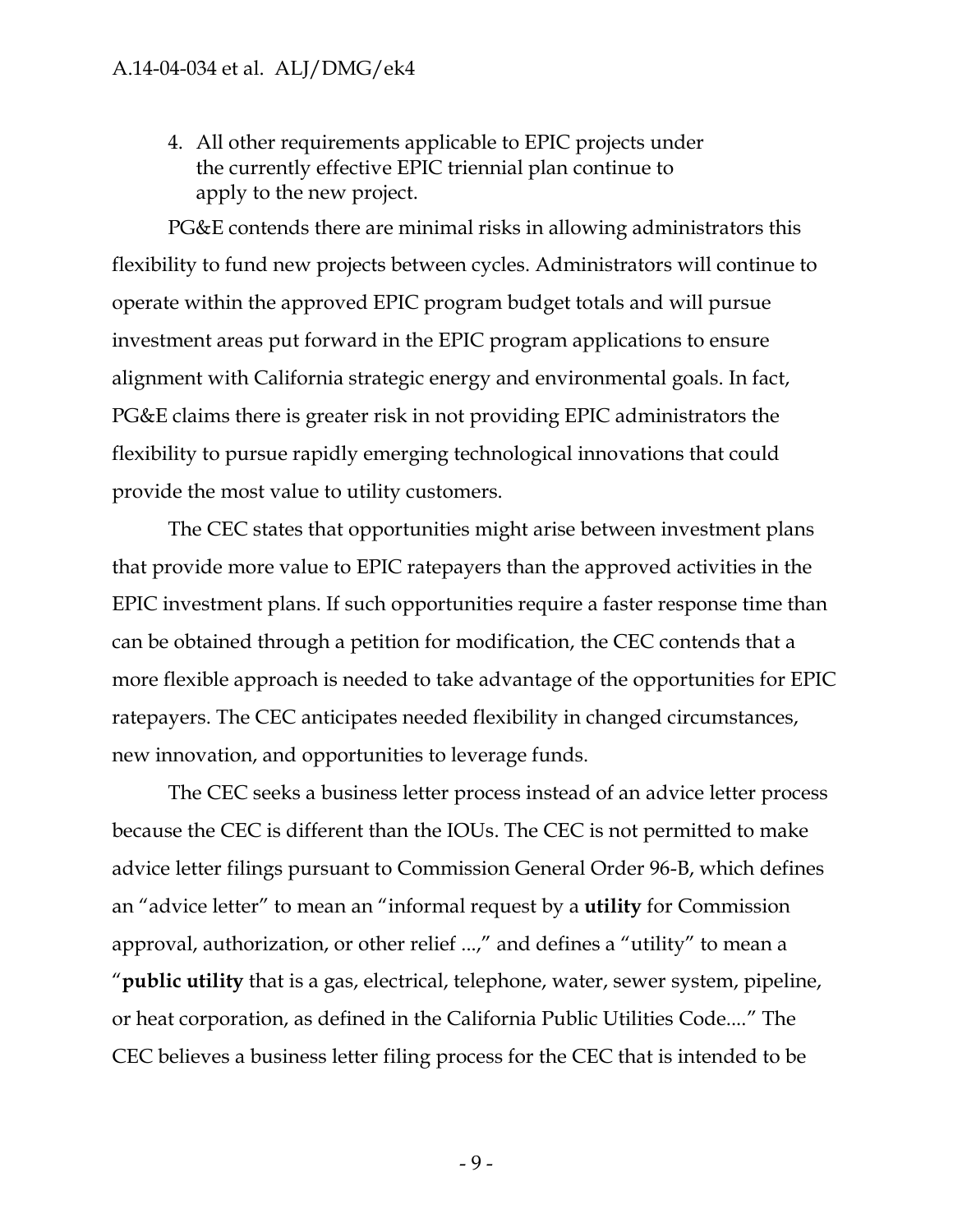similar to the advice filing for IOUs would balance the need for comment, due process, and careful review with expediency.

As with the other Administrators, the CEC supports a Tier 1 advice letter process, or a business letter equivalent, because it can be effective upon filing. This can be critical for receiving authority to be reimbursed with EPIC funds. For example, if the federal government publishes a solicitation with a great opportunity to leverage funds but with a short time to act, an EPIC Administrator can file a Tier 1 advice letter (or a business letter for the CEC) and then start working on the application. If the advice letter becomes effective, the Administrator can then apply its EPIC administrative funds to its work on the federal application starting 20 days from the filing date of the advice letter if there are no protests. Otherwise, if an Administrator can only receive reimbursement as of the approval date, then the Administrator is left with the choice of either waiting for advice letter approval before starting to work on the federal application or will work on the application in advance of the approval date and not be reimbursed for it.

ORA opposes the Administrators' request to use an advice letter process to review new EPIC projects between investment cycles. ORA states that the Commission explicitly stated that the triennial investment plan by each utility should be the primary venue for consideration of utility electric RD&D expenditures other than proposals made as part of the utilities' energy efficiency and demand response portfolios. However, should the Commission conclude that it is necessary to deviate from the application process, ORA recommends that a Tier 3 advice letter may serve as an alternative procedural vehicle to consider new projects between investment cycles because a Tier 3 advice letter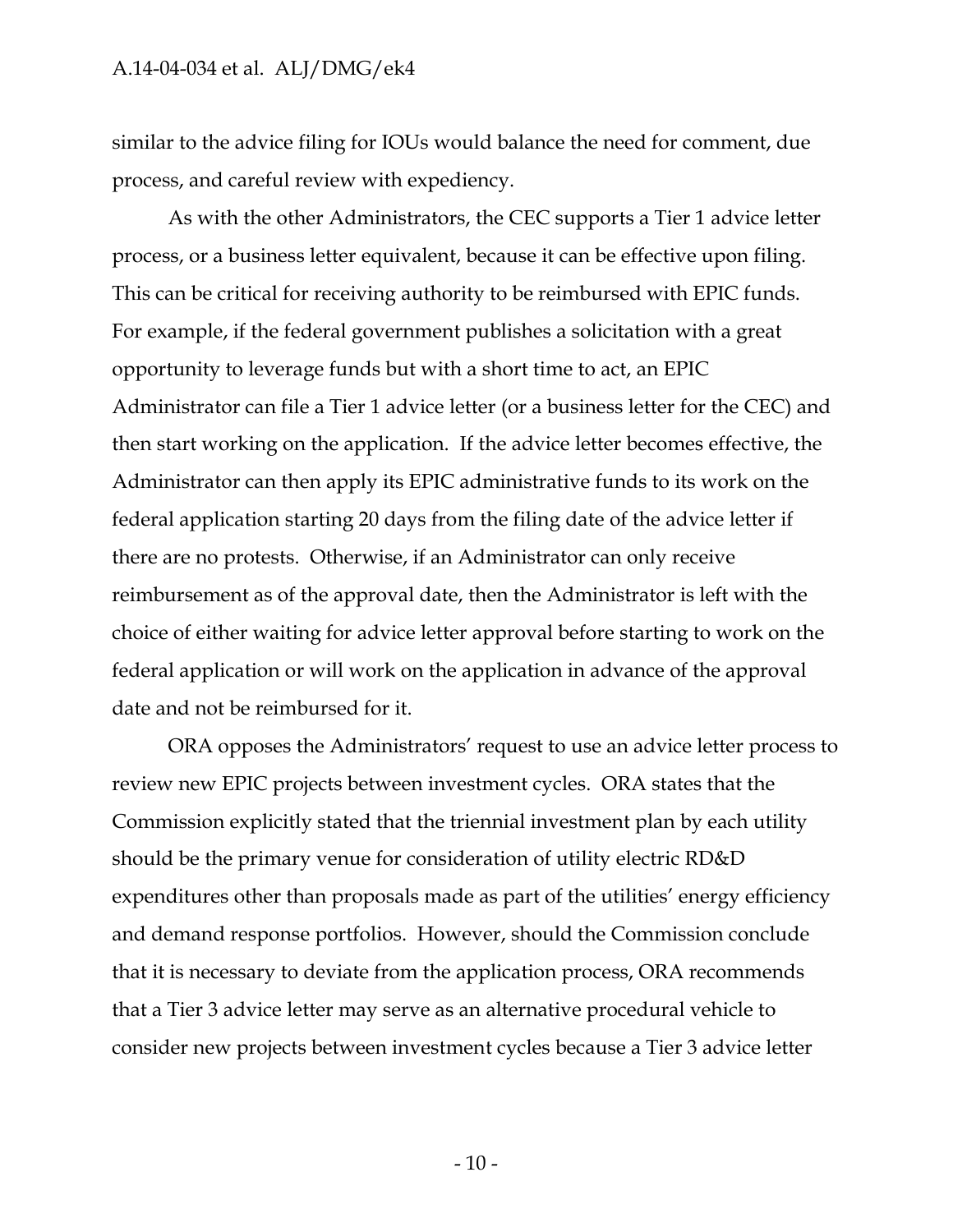requires the Commission to render a decision on an Administrator's new project request by formal vote on a resolution.

## **4.2. Discussion**

<span id="page-11-0"></span>In D.12-05-037, the Commission rejected PG&E's request to continue funding in the research, development and demonstration programs in General Rate Cases, but granted the IOU Administrators the opportunity to file separate applications for such projects in the EPIC proceeding or elsewhere. <sup>3</sup> Specifically, the Commission stated at 29:

> We will not go so far as to prohibit any separate RD&D applications by the utilities, since it is impossible to completely anticipate future opportunities, but we put the utilities on notice that they will face a burden to show why a proposal outside of the EPIC process should be considered immediately and not simply included in the next cycle for EPIC funding consideration by the Commission.

Thus, new EPIC projects may be considered in either the Administrator's triennial EPIC applications, or in a separate application. In addition, in accordance with Ordering Paragraph 36 of D.13-11-025, EPIC Administrators may seek changes to their approved EPIC investment plans by filing a petition for modification. 4

 $\overline{a}$ <sup>3</sup> Note that the CEC does not file General Rate Cases at the Commission and thus this potential option was not applicable to it.

<sup>4</sup> SDG&E filed a Petition for Modification of D.13-11-025 on January 14, 2014 for the purposes of "clarifying that SDG&E's EPIC Plan, inclusive of the Plug-In Electric Vehicle Submetering Pilots, is approved by D.13-11-025, and that SDG&E is not required to execute all EPIC programs approved by D.13-11-025." This Petition is still pending.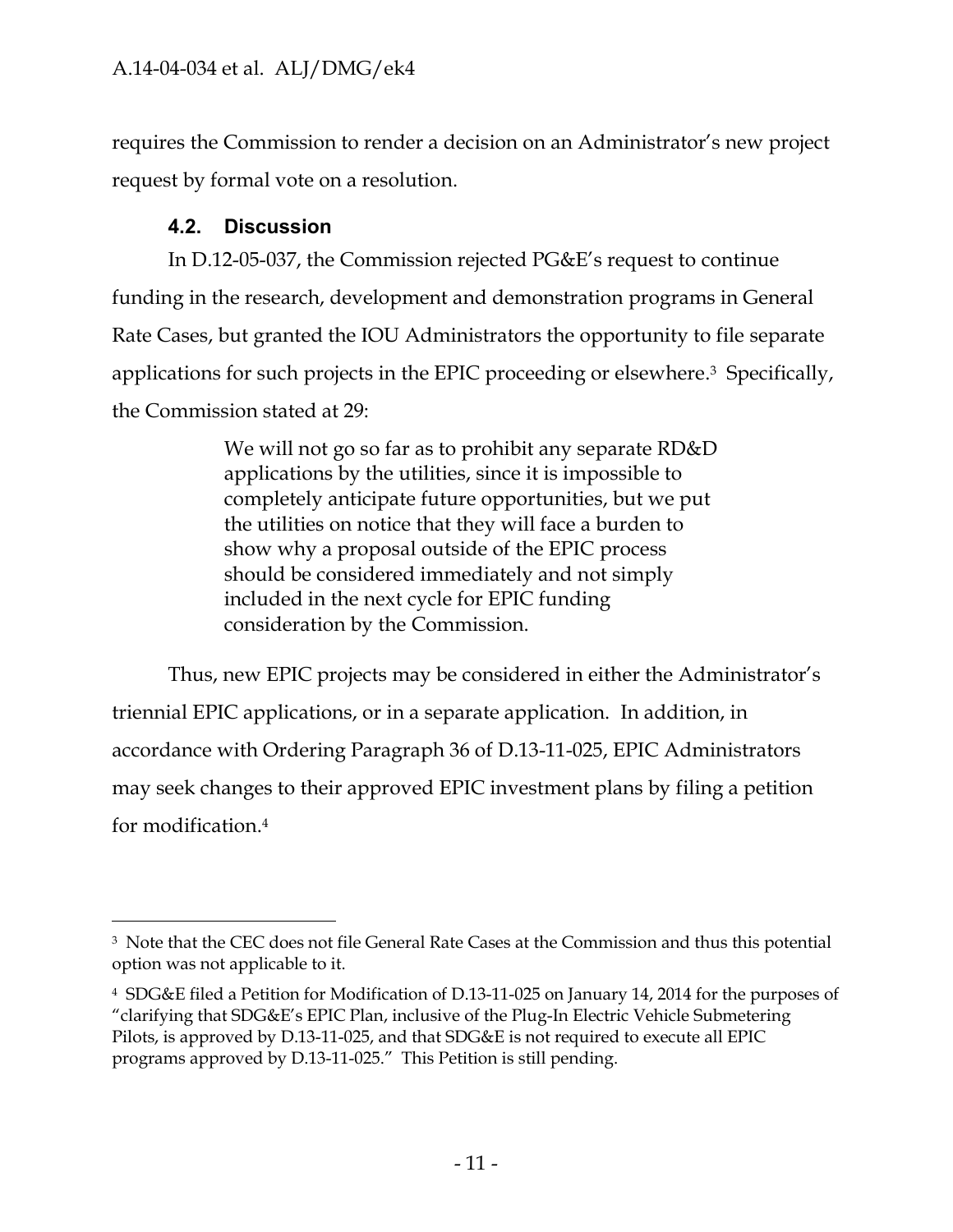$\overline{a}$ 

D.15-04-020 stated that "the EPIC administrators do not currently have independent authority to approve proposals that may receive EPIC funds, that applications approved by the Commission represent the full scope of authorized investments, and that EPIC funds cannot be spent on unauthorized work."

There is no question that Administrators must seek and obtain authority from the Commission to undertake new EPIC projects between triennial reviews.<sup>5</sup> The question before us today is whether we should relax the current formal process requirements to allow consideration of new EPIC projects via an informal advice letter<sup>6</sup> process (and, if so, what type of advice letter process). On the one hand, informal advice letter processes have the advantage of generally (although not always) being more expeditious than formal application or petition processes. This can be important when there is a strict time element (such as a funding deadline), and can lead to any benefits of new EPIC projects being realized sooner. On the other hand, some informal advice letter processes have fewer due process safeguards, including less likelihood of review by the full Commission.

The first question is whether we have the authority to delegate review of new EPIC project proposals to staff via advice letter filings. ORA, in its July 2015 reply comments, claims that the Administrators' proposed Tier 1 advice letter filings constitutes an unlawful delegation of authority to staff because it confers

<sup>5</sup> ORA alleges that SCE included two new projects in its 2012-2014 EPIC Plan, and that PG&E expanded the scope of an approved project, both without Commission authorization. To the extent that we may determine that any Administrator has improperly initiated new projects without Commission review, we reserve the right to consider remedial actions separately from this decision.

<sup>6</sup> For simplicity, the term "advice letter" in this discussion encompasses the term "business letter."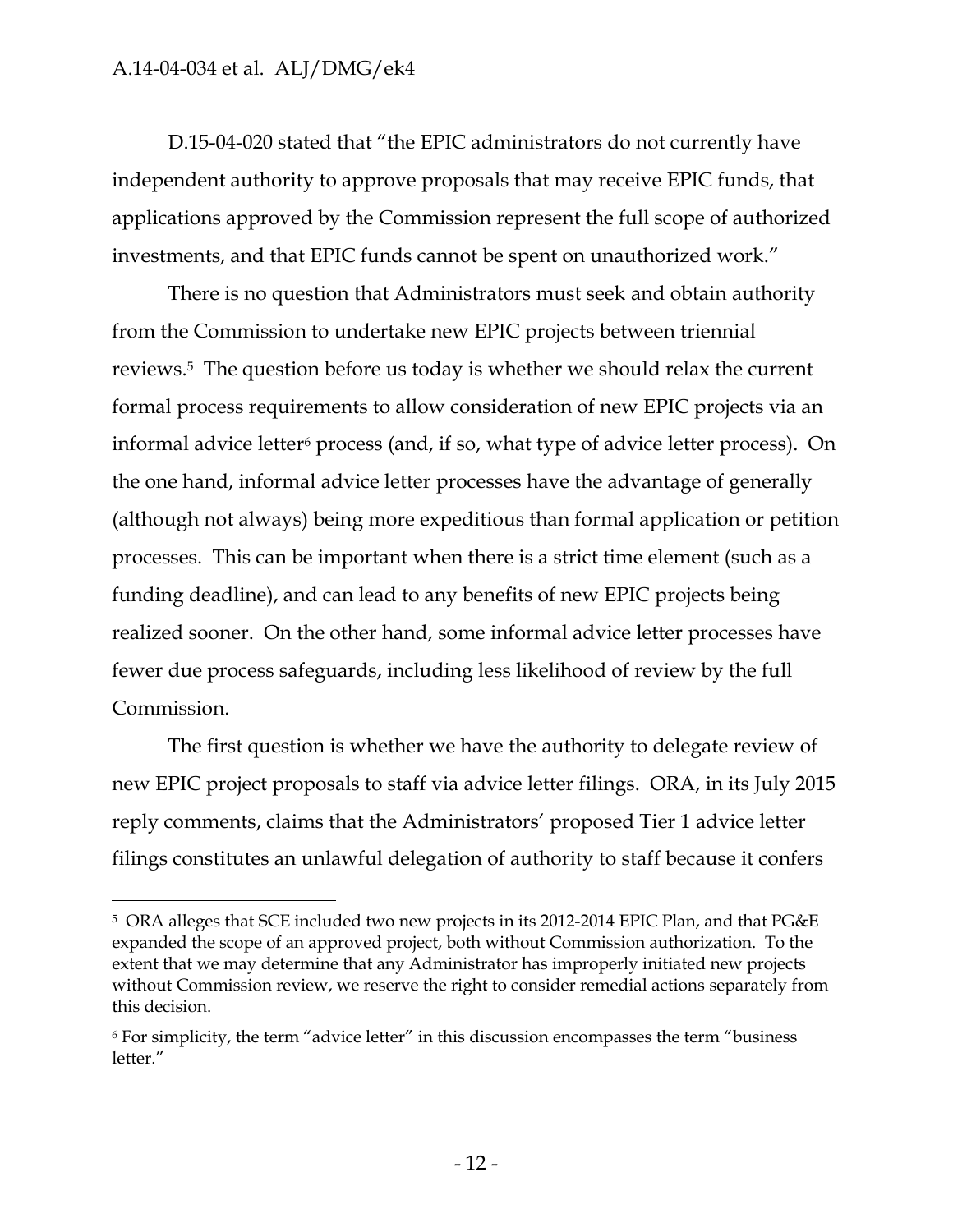unto staff the powers to make fundamental policy decisions or final discretionary decisions without statutory authorization. ORA argues that decisions concerning whether to fund a new EPIC project between investment cycles involve "powers conferred upon public agencies and officers which involve the exercise of judgment or discretion [that] are in the nature of a public trust and cannot be surrendered or delegated to subordinates in the absence of statutory authorization."<sup>7</sup>

We only need to address the question of whether ORA is correct in its analysis concerning the question of unlawful delegation if we wish to authorize the Administrators to seek authorization for new EPIC projects between program cycles via an advice letter filing which does not entail full Commission review. However, for the reasons discussed below, we will not authorize such a process.

It is not reasonable to conclude that review of proposed new EPIC projects which involve new and/or modified expenditures of funds can be considered as "ministerial" reviews amenable to Tier 1 or Tier 2 advice letter processes.<sup>8</sup> Review of proposed new EPIC projects must be consistent with our current standard of review of EPIC projects, as stated in D.13-11-025 at 76: "(I)nvestment proposals must demonstrate ratepayer benefits including quantified ratepayer benefits, be mapped to the electricity system value chain, have policy justification, not be duplicative of other RD&D efforts, and have a reasonable probability of providing benefits to ratepayers." This is a substantive review process, not a ministerial review.

 $\overline{a}$ 

<sup>7</sup> D.06-06-069 at 10 (cite omitted).

<sup>8</sup> *See* D.12-12-031 at 16: "General Order 96-B identified Tier 1 or Tier 2 advice letters as an appropriate review process for those matters that can be resolved by Commission staff because the decisions required are ministerial."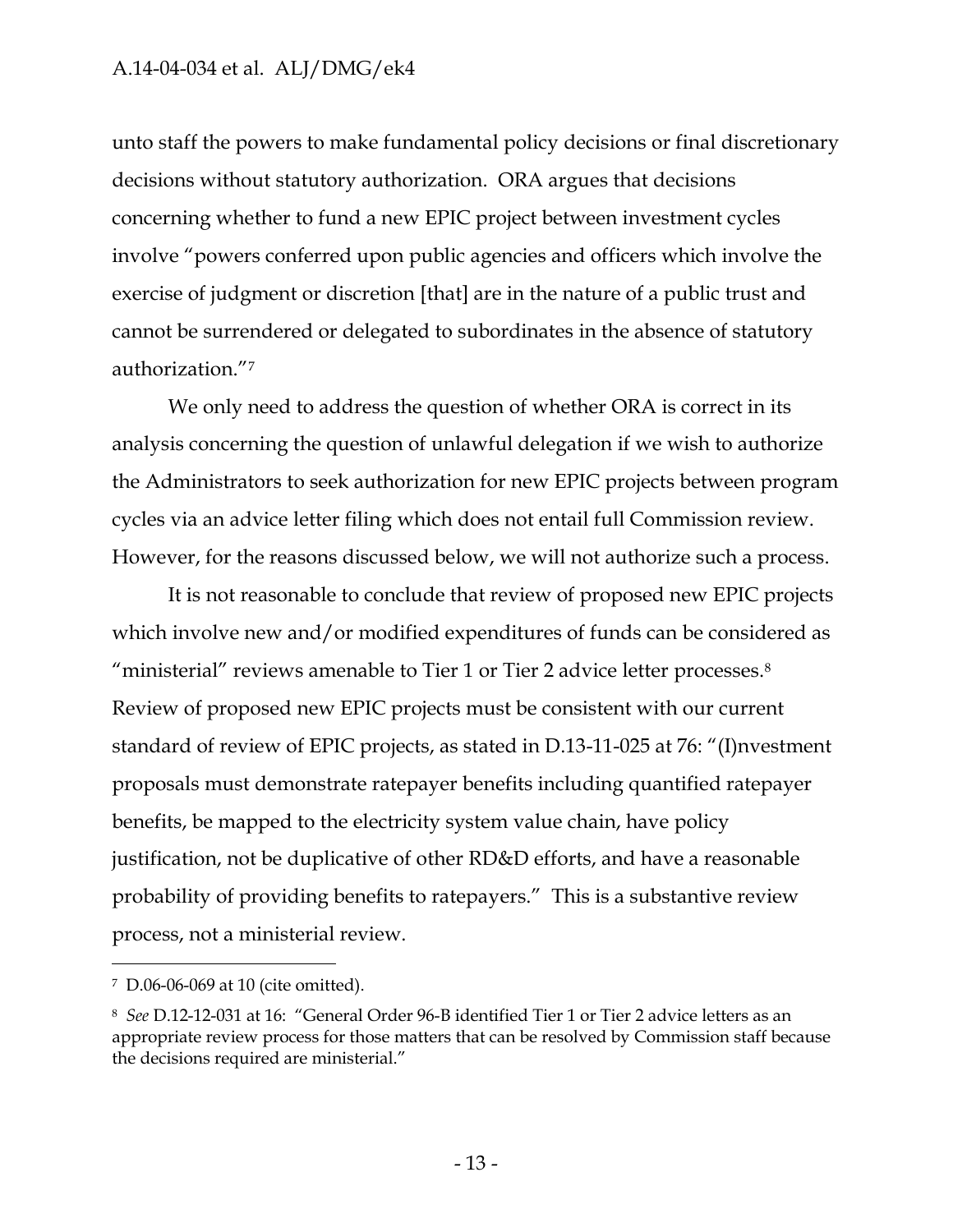There is little record that the current process for new EPIC projects (new application or petition for modification) is not working. There has only been one effort to change what has been authorized by a triennial EPIC program decision. While that effort (an SDG&E petition) has not resulted in a timely and certain outcome to date, the record does not clearly show that this will be true for any other applications or petitions. Further, there is little record to show that a significant number of new projects have not been pursued by Administrators, or that a different process would result in more potentially valuable new projects coming forward for review.

At the same time, we can determine from the record that some new project opportunities may arise between triennial reviews, even if we cannot know the specifics at this time. The record also shows that it is foreseeable that some of these potential new projects would have externally-imposed timeframes or deadlines that would require expeditious review by the Commission for them to come to fruition. Therefore, it is important to ensure that the review process for new EPIC projects does not present undue barriers to realizing the potential benefits of new EPIC projects.

Proposed new EPIC projects would either involve additional funding (if an Administrator is below the statutory cap) or funds shifted from other approved projects. The Commission approves a set of projects in the triennial EPIC applications after a thorough review. Any significant or contested modifications to the EPIC programs (beyond flexibility provided for in EPIC decisions) should also be reviewed by the Commission to ensure that Administrators continue to maintain an appropriate portfolio of projects as anticipated in the triennial review process. We conclude that an expedited process for new EPIC projects is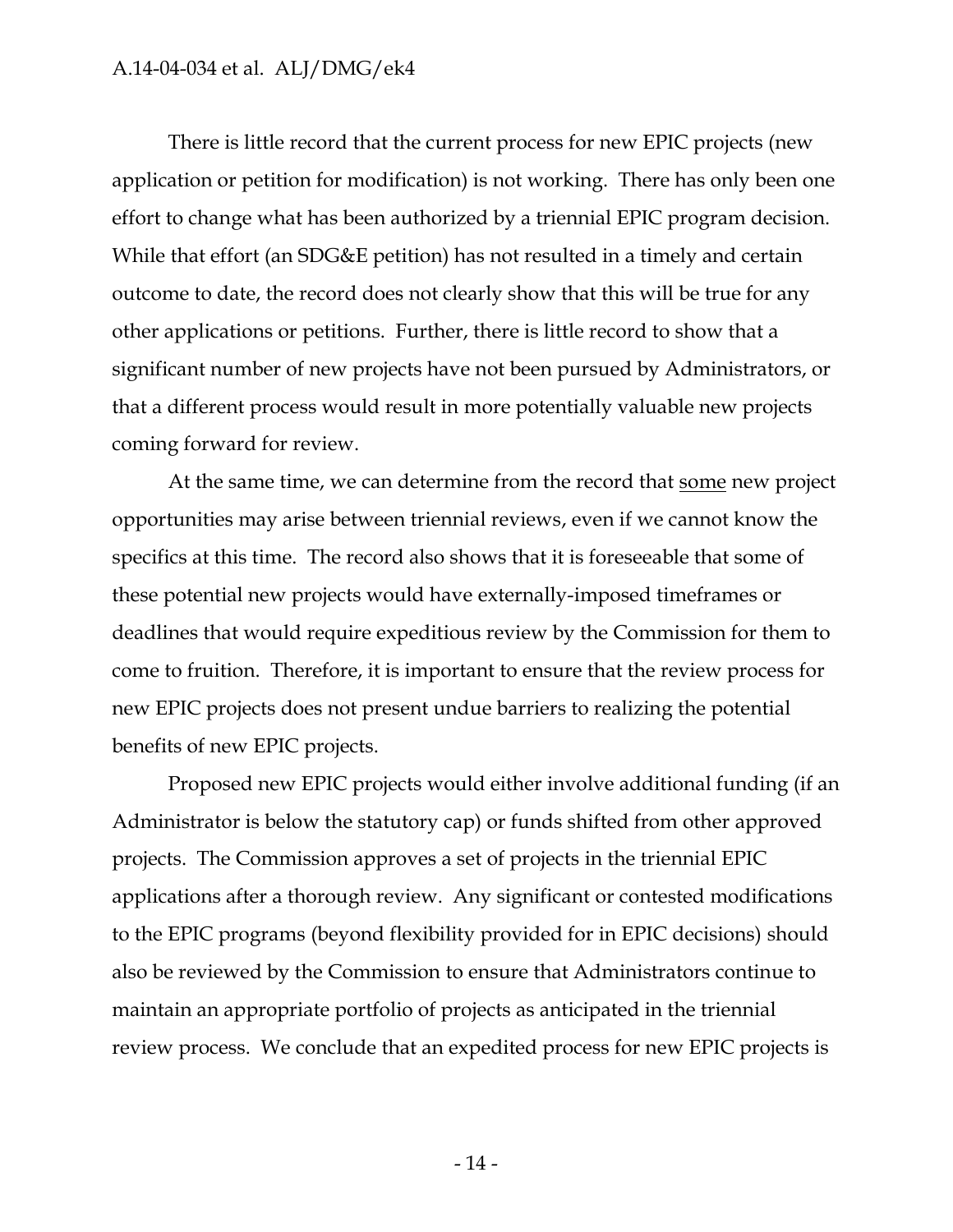$\overline{a}$ 

reasonable, as long as due process rights (including full Commission review) are provided.

Therefore, we find that it is reasonable to provide a Tier 3 advice letter review process for new EPIC projects. Tier 3 advice letters require a Commission resolution.9 This process affords sufficient due process for parties, but also provides a potentially shorter review time than an application or petition.<sup>10</sup> In addition, a Tier 3 advice letter process is consistent with the direction in D.13-11-025 at Conclusion of Law 52 regarding potential concerns about Administrators' actions with regard to existing EPIC projects: "Parties or EPIC stakeholders with concerns that EPIC funds are being used inappropriately or contrary to the approved Investment Plans should bring their concerns to the attention of Energy Division, and the Energy Division should present recommendations in a resolution for Commission consideration, if appropriate."

In circumstances when it is important to act quickly regarding proposed new EPIC projects, staff can expeditiously prepare a resolution for Commission action. If there is no controversy, this process should be simpler. On the other hand, if there is controversy, the need for due process and deliberation may outweigh any need for expeditious resolution of the advice letter.

Therefore, we will authorize the Administrators to file Tier 3 advice letters (or the business letter equivalent for the CEC) to propose new EPIC projects between triennial EPIC applications. We will adopt PG&E's proposal for what the Administrators must show in their filings, with the additional requirement to

<sup>9</sup> *See* General Order 96-B, Energy Industry Rule. Section 5.3. This Section includes "a new product or service" as appropriate for a Tier 3 advice letter.

<sup>10</sup> Energy Division or the Commission may refer a Tier 3 advice letter to an Administrative Law Judge for more detailed review and additional procedural steps if necessary.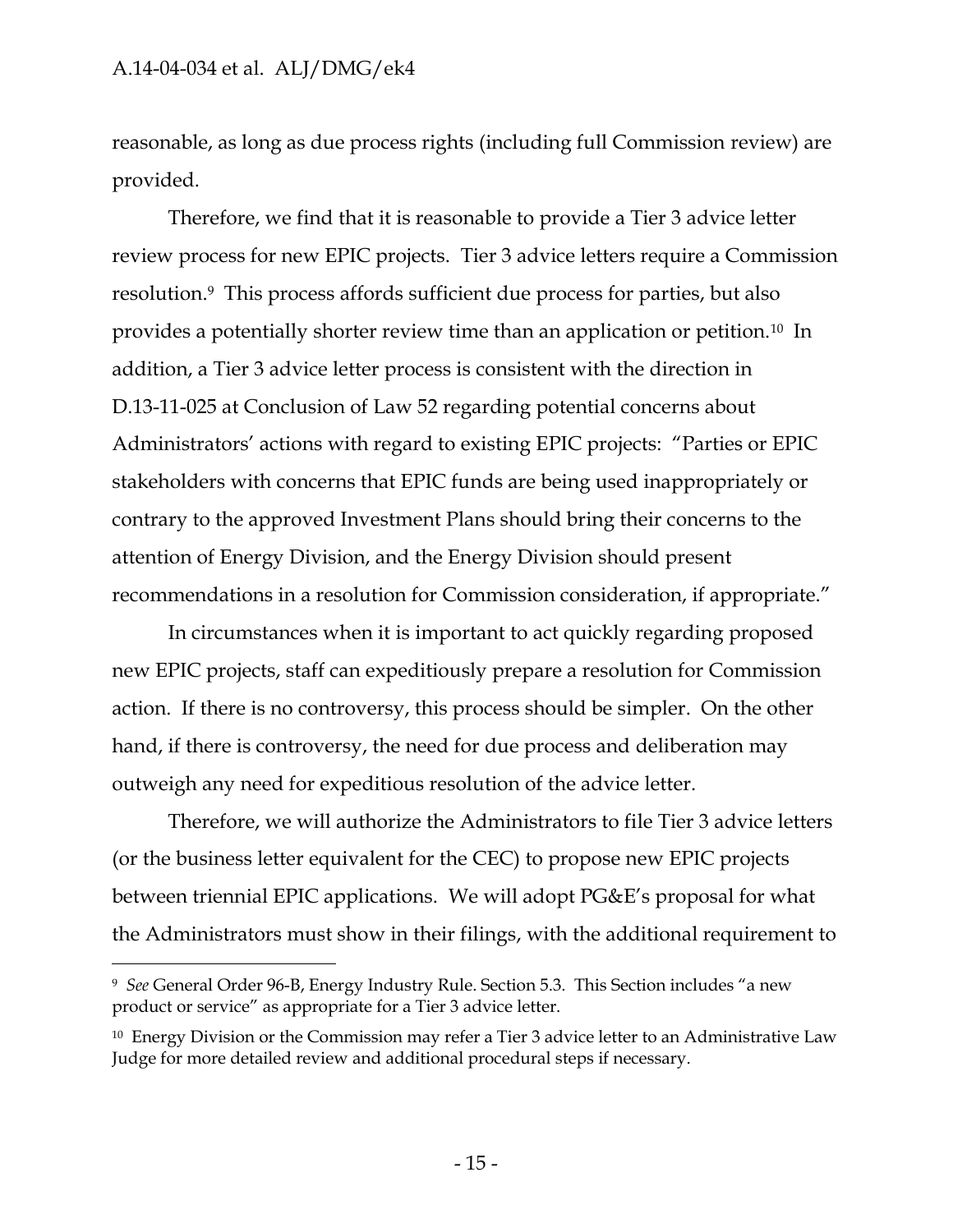show why the proposal "should be considered immediately and not simply included in the next cycle for EPIC funding consideration by the Commission," as already applies per D.12-05-037. In addition, we will require that the advice letter identify whether funding for the new project will result in any changes in funding for approved projects, and detail those changes.

#### <span id="page-16-0"></span>**5. Limits on New Project Requests**

 $\overline{a}$ 

SDG&E contends that limits on requests to review and approve new EPIC projects during off-cycles are not necessary or advisable. SDG&E explains that the reasons why EPIC administrators may need to file for Commission approval are varied, ranging from unsuccessful (or successful) projects that demand project extensions or modifications, to match-funding opportunities. Limiting the number of requests would unnecessarily and arbitrarily limit the administrators' ability to try to leverage the most out of ratepayer EPIC funds. SDG&E expects that the Administrators will be cognizant and respectful of the Commission's limited time and resources and not unnecessarily burden the Commission with off-cycle requests unless they are necessary and cannot wait until the next planning cycle.

Similarly, SDG&E contends there should be no limits on the amount of project funds Administrators may seek to use for a new project. <sup>11</sup> SDG&E argues that any attempt to restrict the funds would be arbitrary and not result in any obvious benefit. SDG&E notes that the amount of funding available to use for

<sup>11</sup> SDG&E also proposed no limits on the ability of Administrators to propose changes regarding movement within program funding categories from project to project via an advice letter process. This decision does not address this issue, as it concerns only proposed new EPIC projects.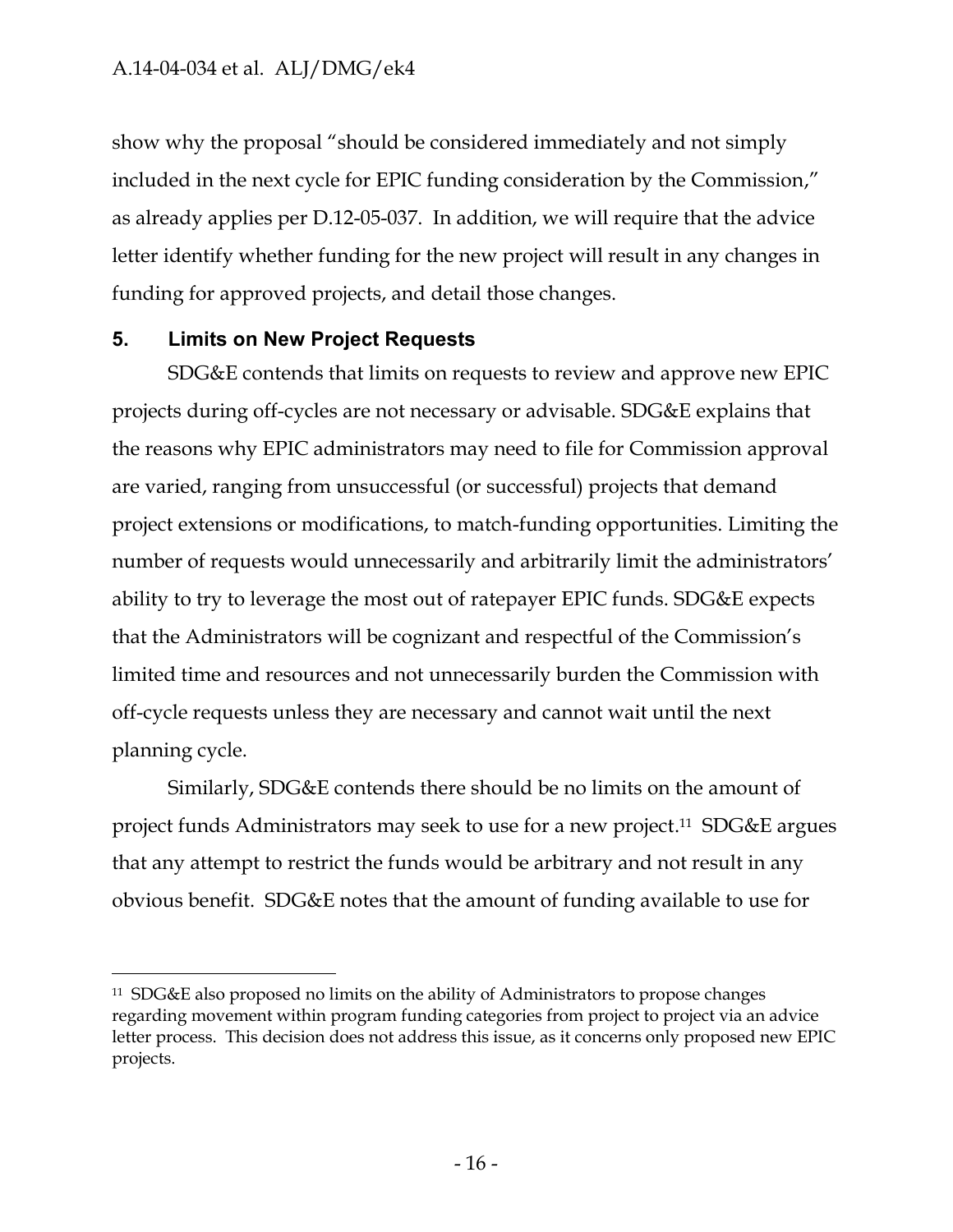new projects will continue to decrease further into the EPIC cycle as funds are encumbered over time.

By providing for Tier 3 advice letters to request funding for new EPIC projects between triennial reviews, we allow a potentially more expedited mechanism for review of Administrators' proposals for such new projects. This mechanism ensures the due process rights of parties to review and comment upon Administrators' proposals, as well as review by staff and the Commission.

We find no basis on which to specify limitations to the use of the advice letter process here. However, we note that this process is established to promote the possibility for administrator responsiveness to high-value opportunities that align with the EPIC program's goals but not its triennial timeline. We expect this process to be used sparingly and as an addition to the administrator's planning options rather than a replacement for the formal application process. The investment plans and accompanying formal proceedings remain the primary venue for proposing main portfolio investments and overall program direction.

With these mechanisms and due process safeguards, there is no need to limit the amount of project funds administrators may seek to move within program funding categories from project to project, or to use for a new project. Similarly, there is no need to limit the number of advice letter filings.

#### <span id="page-17-0"></span>**6. Comments on Proposed Decision**

The proposed decision in this matter was mailed to the parties in accordance with Section 311 of the Public Utilities Code and comments were allowed under Rule 14.3 of the Commission's Rules of Practice and Procedure. Comments were filed on September 8, 2015 by CEC, ORA, PG&E and SCE, and reply comments were filed on September 14, 2015 by CEC, ORA and SCE.

- 17 -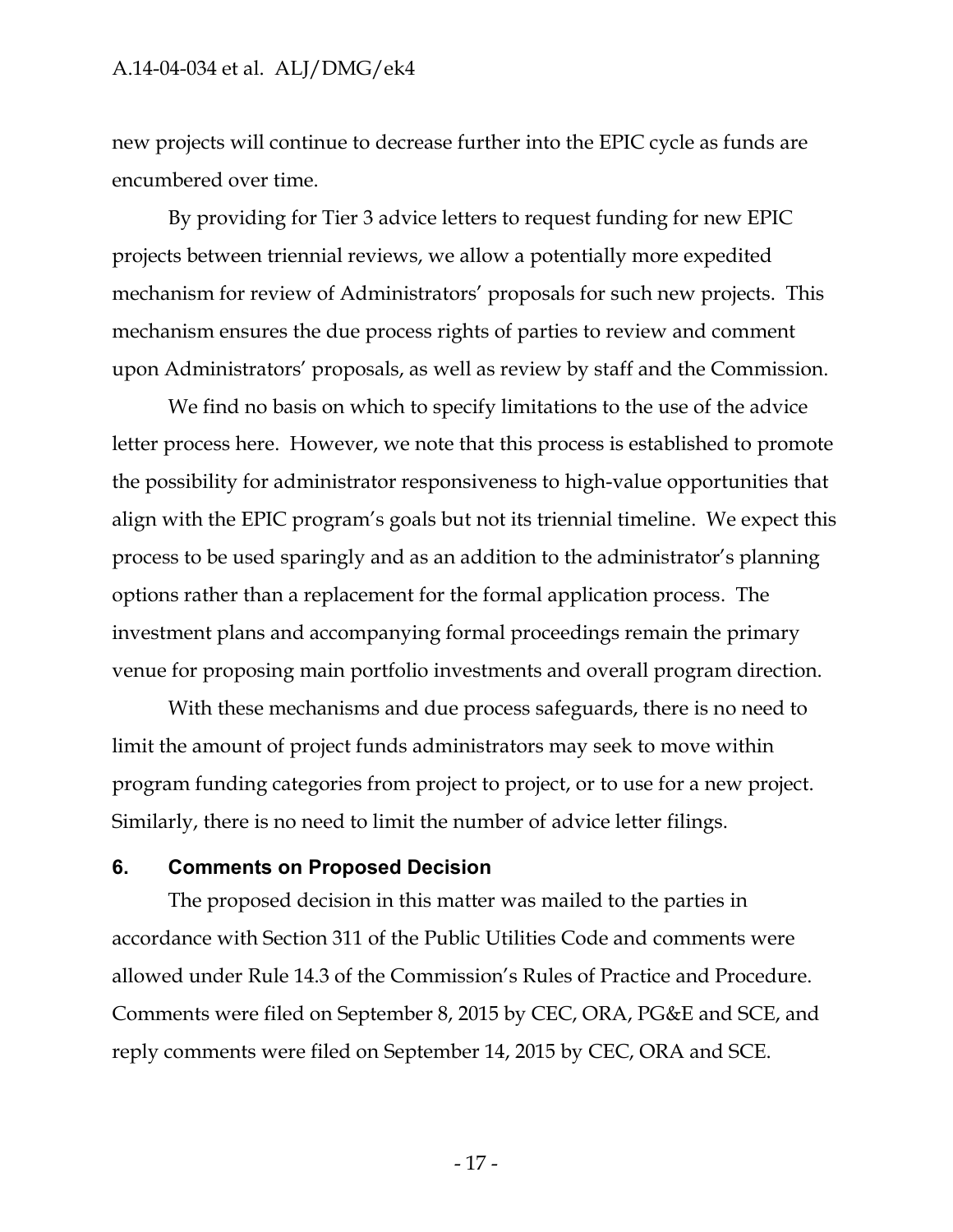SCE claims in comments that the proposed decision would run counter to the Commission's previous EPIC decision (D.12-05-037) which requires the same treatment for all administrators, because the CEC uses "strategic objectives made up of strategic initiatives instead of projects." SCE states:

"If the proposed decision requires the IOUs as EPIC administrators to file a Tier 3 advice letter to initiate new projects or modify its potential projects, the Commission must also require the CEC to file a business letter…for every successful Potential Opportunity Notice applicant, because the actual projects funded under their strategic initiatives will have been selected subsequent to filing their investment plan application."

PG&E raises a similar point:

"The proposed Tier 3 process suggested by the PD is inherently different then the CEC's process of filing a business letter to modify their initiatives, given that the CEC initially filed strategic objectives made up of strategic initiatives rather than potential projects."

We will not modify the proposed decision on this point. The current process for new or modified projects for all administrators (i.e., a new application or Petition for Modification) has the same underlying difference between administrators as the Tier 3 process, because of the way CEC programs are defined. We do add a footnote to this decision to clarify that there are differences in the way the utility administrators and the CEC refer to EPIC investments. To the extent that such differences are meaningful, the venue for addressing this issue was the underlying decision which created the differences, not here.

# <span id="page-18-0"></span>**7. Assignment of Proceeding**

This proceeding is assigned to Administrative Law Judge David Gamson and Commissioner Michael Picker.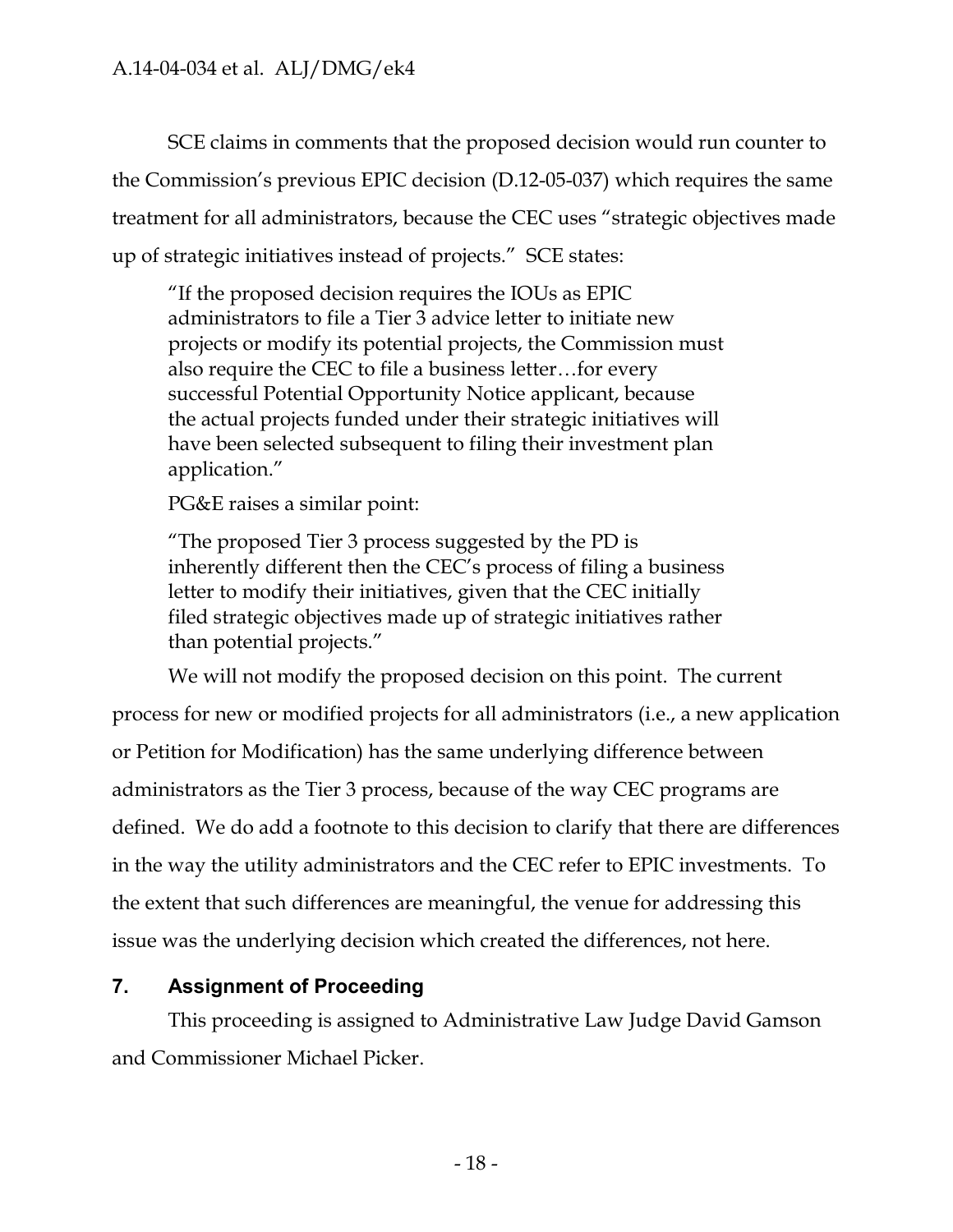### <span id="page-19-0"></span>**Findings of Fact**

1. EPIC Administrators currently may file an application or a petition for modification if they wish to propose new EPIC projects between triennial reviews.

2. Previous EPIC decisions delineated the standards of review for EPIC projects.

3. D.12-05-037 provides that Administrators may shift up to 5% of funds within funding categories without further Commission appeal.

4. Informal advice letter processes have the advantage of generally (although not always) being more expeditious than formal application or petition processes.

5. Advice letter processes have fewer due process safeguards than applications or petitions. However, unlike Tier 1 and Tier 2 advice letters, Tier 3 advice letters require a Commission resolution.

6. Some new EPIC project requests are likely to involve tight deadlines imposed by entities such as federal government agencies.

7. Some public benefits of potential new EPIC projects will accrue only if Commission approval occurs in a timely manner.

8. PG&E's proposal for what the Administrators must show in their filings for new EPIC projects is reasonable.

#### <span id="page-19-1"></span>**Conclusions of Law**

1. Commission approval is not necessary when shifting EPIC funds among projects in the same funding category, as long as the change in project scope (and any associated changes in budget) does not materially alter the project.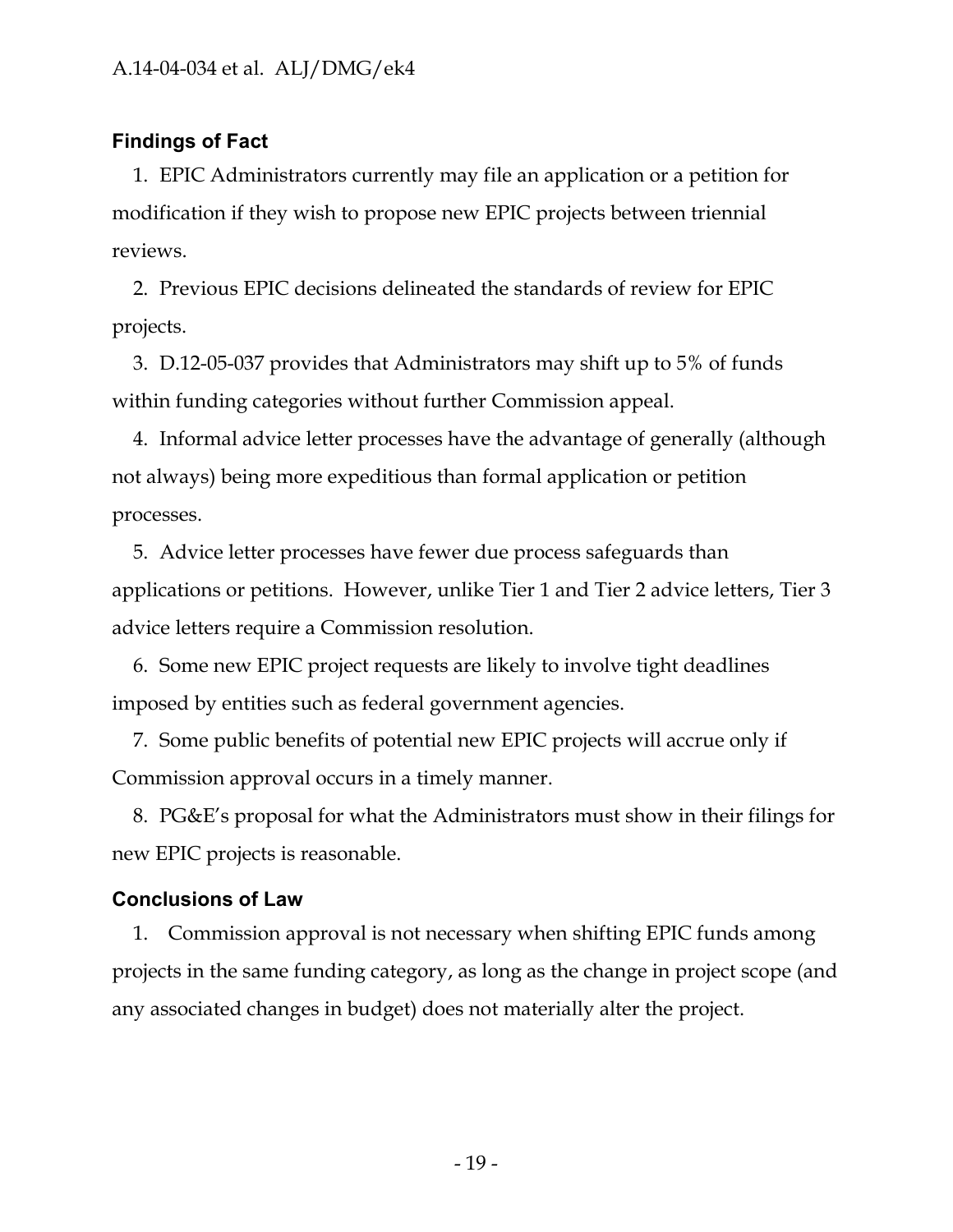2. Review of proposed new EPIC projects which involve new and/or modified expenditures of funds cannot be considered as "ministerial" reviews amenable to Tier 1 or Tier 2 advice letter processes.

3. Any proposed new EPIC projects should be reviewed by the full Commission.

4. The Tier 3 advice letter (or equivalent business letter) process provides sufficient due process protections for review of new proposed EPIC projects between triennial reviews, or (going forward) for material changes to existing approved EPIC projects.

5. With the due process safeguards in the adopted Tier 3 advice letter process, there is no need to limit the amount of EPIC project funds administrators may seek to use for a new project. Similarly, there is no need to limit the number of advice letter filings.

#### **O R D E R**

#### <span id="page-20-0"></span>**IT IS ORDERED** that:

1. Pacific Gas and Electric Company, San Diego Gas & Electric Company and Southern California Edison Company are authorized to submit Tier 3 advice letters for new Electric Program Investment Charge (EPIC) projects between triennial EPIC applications and for material changes to existing approved projects.

2. The California Energy Commission is authorized to submit the business letter equivalent of Tier 3 advice letters for new Electric Program Investment Charge (EPIC) projects between triennial EPIC applications and for material changes to existing approved projects. Protests to such business letters shall be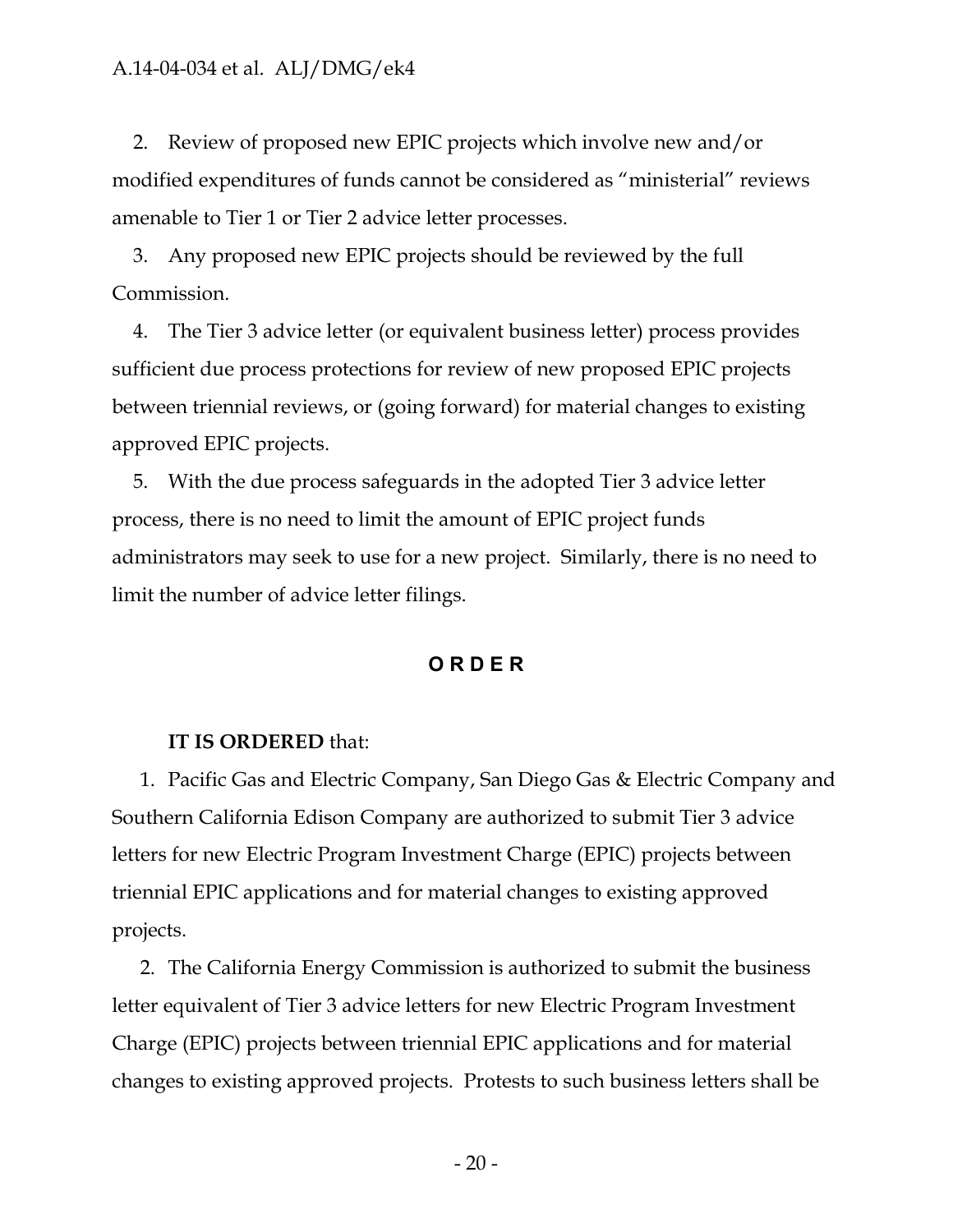considered on the same basis as protests to Tier 3 advice letters, and a Commission resolution shall be required to resolve such business letters.

3. Tier 3 advice letters (or the business letter equivalent for the California Energy Commission) for new Electric Program Investment Charge (EPIC) projects between triennial EPIC reviews shall make the following showings:

- a. The new project is within the scope of EPIC investment areas approved for funding in the Administrator's applicable and effective EPIC triennial plan;
- b. The funding for the new project does not cause the overall EPIC funding to exceed the total funds authorized for EPIC funds in the applicable and effective EPIC triennial plan;
- c. The advice letter or business letter filing contains the same level of detailed description and support for the project as the Commission has approved for other projects included in the applicable and effective EPIC triennial plan;
- d. Whether and to what extent funding for the new project will result in any changes in funding for other approved projects, specifying exact changes to all affected project budgets;
- e. Why the proposal should be considered immediately and not simply included in the next cycle for EPIC funding consideration by the Commission; and
- f. All other requirements applicable to EPIC projects under the currently effective EPIC triennial plan continue to apply to the new project.